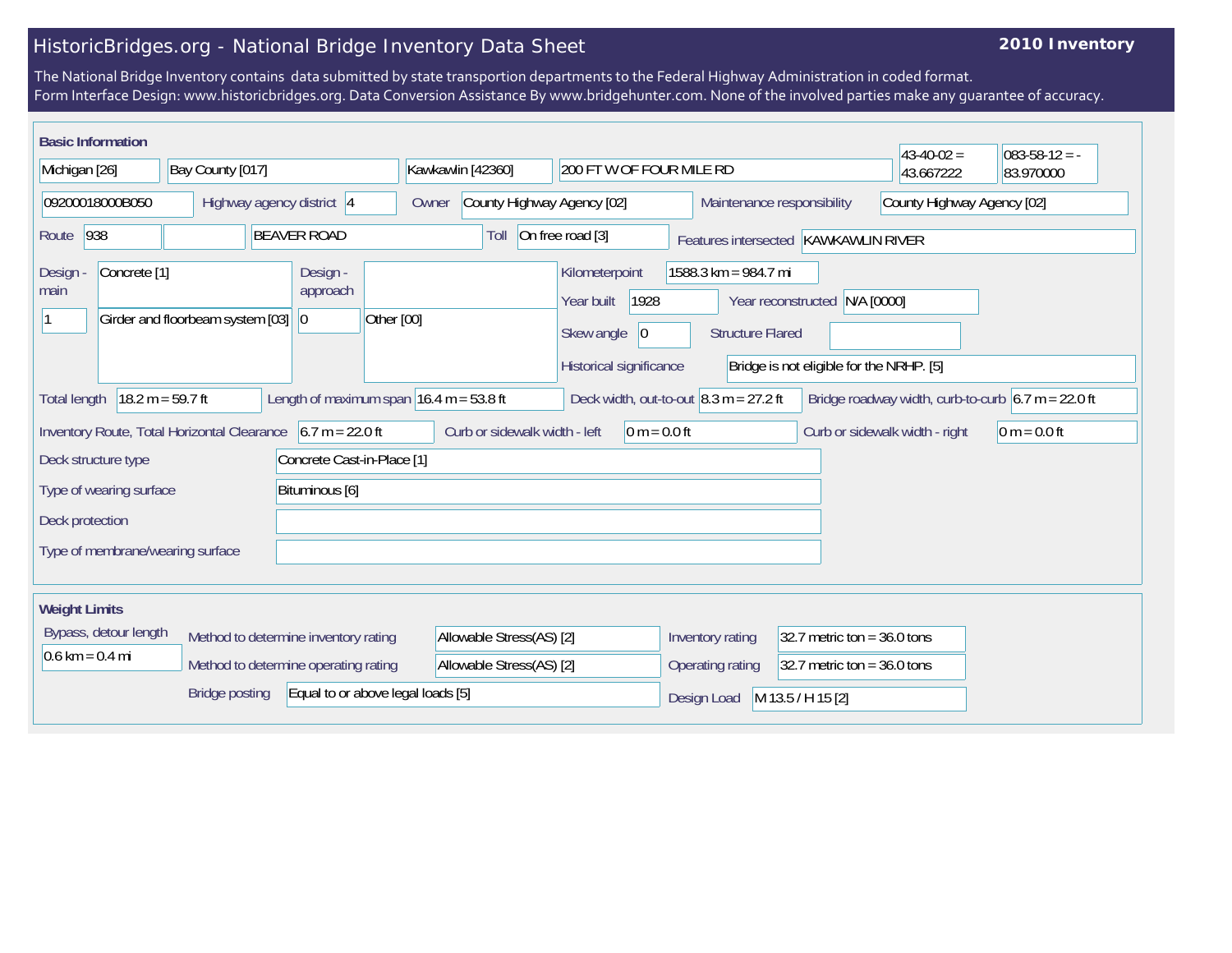| <b>Functional Details</b>                                                                                    |                                                                                         |  |  |  |  |  |  |
|--------------------------------------------------------------------------------------------------------------|-----------------------------------------------------------------------------------------|--|--|--|--|--|--|
| 3404<br>Average daily truck traffi<br>Average Daily Traffic                                                  | Year 2000<br>2020<br>Future average daily traffic<br>5446<br>$ 10\rangle$<br>%<br>Year  |  |  |  |  |  |  |
| Road classification<br>Major Collector (Rural) [07]                                                          | Approach roadway width<br>$7.9 m = 25.9 ft$<br>Lanes on structure 2                     |  |  |  |  |  |  |
| Type of service on bridge Highway [1]                                                                        | Bridge median<br>Direction of traffic 2 - way traffic [2]                               |  |  |  |  |  |  |
| No parallel structure exists. [N]<br>Parallel structure designation                                          |                                                                                         |  |  |  |  |  |  |
| Type of service under bridge<br>Waterway [5]                                                                 | Navigation control<br>Lanes under structure<br>$ 0\rangle$                              |  |  |  |  |  |  |
| $0 = N/A$<br>Navigation vertical clearanc                                                                    | Navigation horizontal clearance $ 0 = N/A$                                              |  |  |  |  |  |  |
| Minimum navigation vertical clearance, vertical lift bridge                                                  | Minimum vertical clearance over bridge roadway<br>99.99 m = $328.1$ ft                  |  |  |  |  |  |  |
| Minimum lateral underclearance reference feature Feature not a highway or railroad [N]                       |                                                                                         |  |  |  |  |  |  |
| Minimum lateral underclearance on left $0 = N/A$<br>Minimum lateral underclearance on right 99.9 = Unlimited |                                                                                         |  |  |  |  |  |  |
| Minimum Vertical Underclearance $ 0 = N/A$                                                                   | Minimum vertical underclearance reference feature Feature not a highway or railroad [N] |  |  |  |  |  |  |
| Appraisal ratings - underclearances N/A [N]                                                                  |                                                                                         |  |  |  |  |  |  |
|                                                                                                              |                                                                                         |  |  |  |  |  |  |
| <b>Repair and Replacement Plans</b>                                                                          |                                                                                         |  |  |  |  |  |  |
| Type of work to be performed                                                                                 | Work done by                                                                            |  |  |  |  |  |  |
|                                                                                                              | Bridge improvement cost<br>Roadway improvement cost                                     |  |  |  |  |  |  |
|                                                                                                              | Length of structure improvement<br>Total project cost                                   |  |  |  |  |  |  |
|                                                                                                              | Year of improvement cost estimate                                                       |  |  |  |  |  |  |
|                                                                                                              | Border bridge - state<br>Border bridge - percent responsibility of other state          |  |  |  |  |  |  |
|                                                                                                              | Border bridge - structure number                                                        |  |  |  |  |  |  |